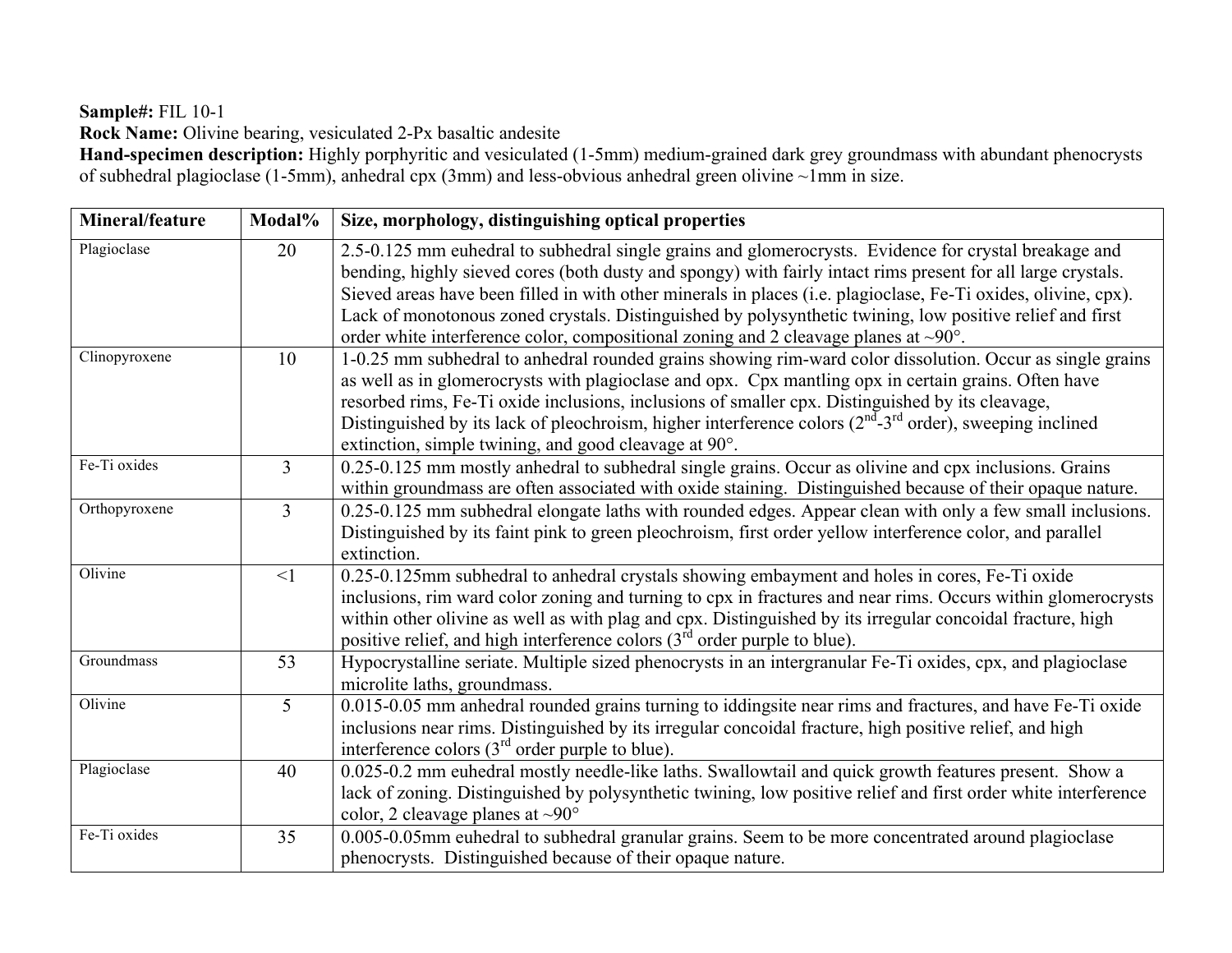| Clinopyroxene | 10 | $\sim 0.025$ mm euhedral granular grains occurring equidimensional with olivine and Fe-Ti Oxide grains. Some<br>grains display zoning. Often have small Fe-Ti oxides incluisons. Distinguished by its lack of pleochroism,<br>higher interference colors ( $2^{nd}$ -3 <sup>rd</sup> order), sweeping inclined extinction, simple twining, and good cleavage at<br>$90^{\circ}$ |
|---------------|----|---------------------------------------------------------------------------------------------------------------------------------------------------------------------------------------------------------------------------------------------------------------------------------------------------------------------------------------------------------------------------------|
| Vesicles      | 10 | Randomly orientation annedral blobs showing no elongation or orientation within the sample. Distinguished<br>by their isotropic nature and appearance of epoxy within them.                                                                                                                                                                                                     |

- 1. Plagioclase phenocrysts have highly sieved cores (both dusty and spongy) with fairly intact rims. Sieved areas have been filled in with other minerals in places (i.e. plagioclase, Fe-Ti oxides, olivine, cpx). Lack of monotonous zoned crystals
- 2. Hypocrystalline seriate and highly vesiculated with an inter-granular groundmass texture
- 3. Subhedral to anhedral cpx with color zoning toward rims. Mantling opx in places.
- 4. Anhedral olivine
- 5. Rims show euhedral unzoned growth from a different composition of magma than the cores
- 6. Subhedral elongate laths of opx with rounded edges. Appear clean with only a few small inclusions

- 1. Capo Graziano group and Monte Terrione unit by Tranne et al. (2000) which erupted at the same time as FIL 10-3 but from a different vent
- 2. Plagioclase core growth indicates cores were formed by fractional crystallization
- 3. Plagioclase then transported to a shallower chamber where they experienced core sieving followed by mineral ingrowth and rims were formed
- 4. Olivine crystals indicate the olivine was starting to be in disequilibrium with its surroundings.
- 5. Rounded Cpx and euhedral opx indicate cpx came on the liquidus first.
- 6. Presence of cpx mantling opx indicates two possible cpx growth stages.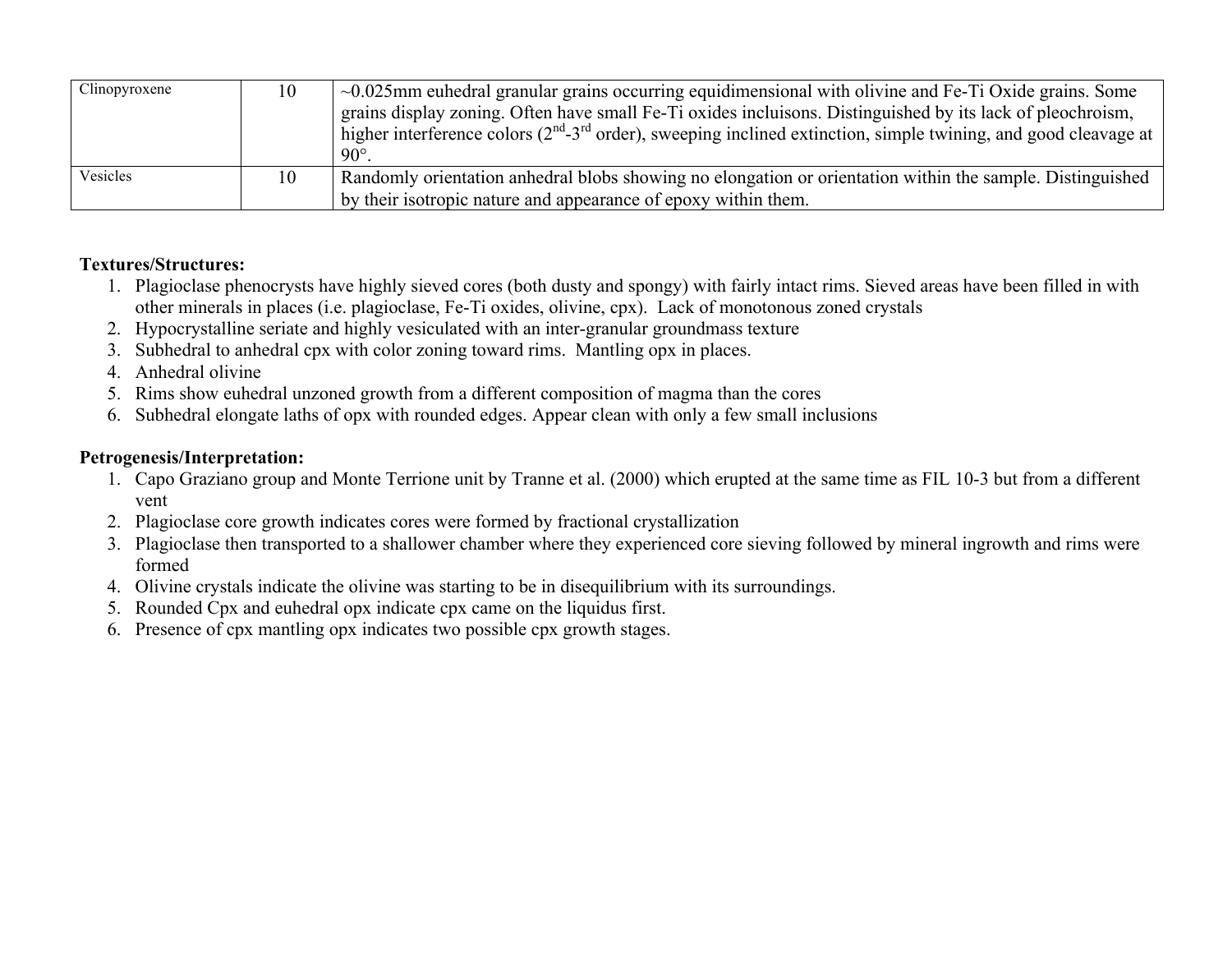# **Sample#:** FIL 10-2 **Rock Name:** Porphyritic Olivine Basalt

**Hand-specimen description:** Grey slightly vesiculated groundmass with abundant fresh subhedral plagioclase, cpx, and anhedral olivine phenocrysts. All on average 1-2mm in size.

| Mineral/feature | Modal% | Size, morphology, distinguishing optical properties                                                                                                                                                                                                                                                                                                                                                                                 |
|-----------------|--------|-------------------------------------------------------------------------------------------------------------------------------------------------------------------------------------------------------------------------------------------------------------------------------------------------------------------------------------------------------------------------------------------------------------------------------------|
| Plagioclase     | 30     | 0.25-2.5 mm euhedral to anhedral single grains and glomerocrysts. Evidence for crystal breakage, sieved<br>rims and cores, patchy cores, plagioclase inclusions, olivine inclusions near rims. Both boxy cellular growth<br>and resorbtion rims present. Distinguished by polysynthetic twining, low positive relief and first order white<br>interference color, compositional zoning and 2 cleavage planes at $\sim 90^{\circ}$ . |
| Clinopyroxene   | 10     | 0.25-2.5mm euhedral to subhedral grains showing rim-ward dissolution. Xenoliths? up to 5.5 mm. Often<br>have resorbed rims, Fe-Ti oxide inclusions, inclusions of smaller cpx. Distinguished by its cleavage,<br>Distinguished by its lack of pleochroism, higher interference colors $(2nd-3rd$ order), sweeping inclined<br>extinction, simple twining, and good cleavage at 90°.                                                 |
| Fe-Ti oxides    |        | 0.075-0.25 mm mostly euhedral to subhedral clumps and single grains. Occur as olivine and cpx inclusions.<br>Grains within ground mass are often associated with oxide staining. Distinguished because of their opaque<br>nature.                                                                                                                                                                                                   |
| Olivine         | 9      | 0.25-1mm subhedral to anhedral crystals showing embayment and holes in cores, Fe-Ti oxide inclusions,<br>rim ward color zoning and turning to iddingsite in fractures and near rims. All indications of large degrees of<br>disequilibrium. Distinguished by its irregular concoidal fracture, high positive relief, and high interference<br>colors $(3rd order purple to blue)$ .                                                 |
| Groundmass      | 50     | Holocrystalline seriate. Multiple sized phenocrysts in a intergranular Fe-Ti oxides, cpx, and plagioclase<br>microlite laths, groundmass.                                                                                                                                                                                                                                                                                           |
| Olivine         | 10     | 0.015-0.05 mm anhedral rounded grains turning to iddingsite near rims and fractures, and have Fe-Ti oxide<br>inclusions near rims. Distinguished by its irregular concoidal fracture, high positive relief, and high<br>interference colors $(3rd$ order purple to blue).                                                                                                                                                           |
| Plagioclase     | 40     | 0.025-0.2 mm euhedral mostly square crystals with tiny granular inclusions near their rims. Show a lack of<br>zoning. Some crystals show slight degrees of disequilibrium near rims but overall grew slow.<br>Distinguished by polysynthetic twining, low positive relief and first order white interference color, 2<br>cleavage planes at $\sim 90^\circ$                                                                         |
| Fe-Ti oxides    | 35     | 0.005-0.05mm euhedral to subhedral granular grains. Seem to be more concentrated around plagioclase<br>phenocrysts. Distinguished because of their opaque nature.                                                                                                                                                                                                                                                                   |
| Clinopyroxene   | 10     | $\sim 0.025$ mm euhedral granular grains occurring equidimensional with olivine and Fe-Ti Oxide grains. Some<br>grains display zoning. Often have small Fe-Ti oxides incluisons. Distinguished by its lack of pleochroism,<br>higher interference colors $(2^{nd} - 3^{rd})$ order), sweeping inclined extinction, simple twining, and good cleavage at                                                                             |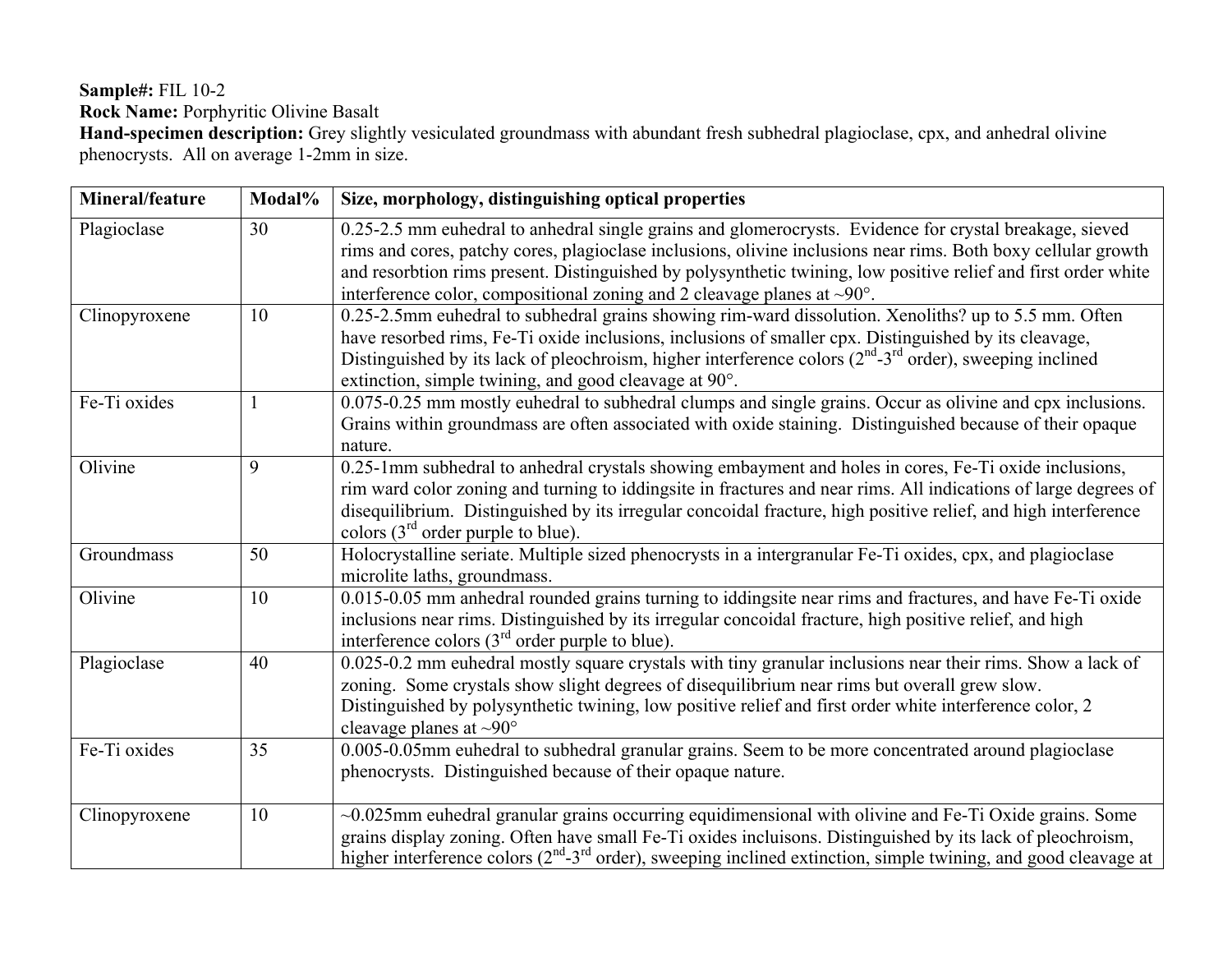|          | $90^{\circ}$                                                                                             |
|----------|----------------------------------------------------------------------------------------------------------|
| Vesicles | 10.75-1.75mm randomly orientation annedral blobs showing no elongation or orientation within the sample. |
|          | Distinguished by their isotropic nature and appearance of epoxy within them.                             |

- 1. Large phenocrysts  $\sim$ 2.5 mm
- 2. Holocrystalline seriate and weakly vesiculated with an inter-granular groundmass texture
- 3. Anhedral cpx with color zoning toward rims
- 4. Euhedral skeletal olivine with new quick growth rims
- 5. Plagioclase phenocrysts have anhedral, embayed and monotonous cores
- 6. Rims show euhedral unzoned growth from a different composition of magma than the cores
- 7. Plagioclase glomerocrysts indicating one nucleation site

- 1. Monte Gaurdia unit by Tranne et al. (2000) which erupted after Fossa Felci indicating a return to more basic composition
- 2. Plagioclase core growth indicates cores were formed by fractional crystallization
- 3. Monotonous plagioclase growth indicates fast FC after plag suppression
- 4. Skeletal growth on olivine crystals indicates the magma within the shallower system was mafic enough to grow more olivine
- 5. Cores formed from Fractional Crystallization in one system as evident by the glomerocrysts as well
- 6. Rims experienced mixing in a shallower-level chamber before eruption
- 7. Plagioclase glomerocrysts but without evidence for a recharge event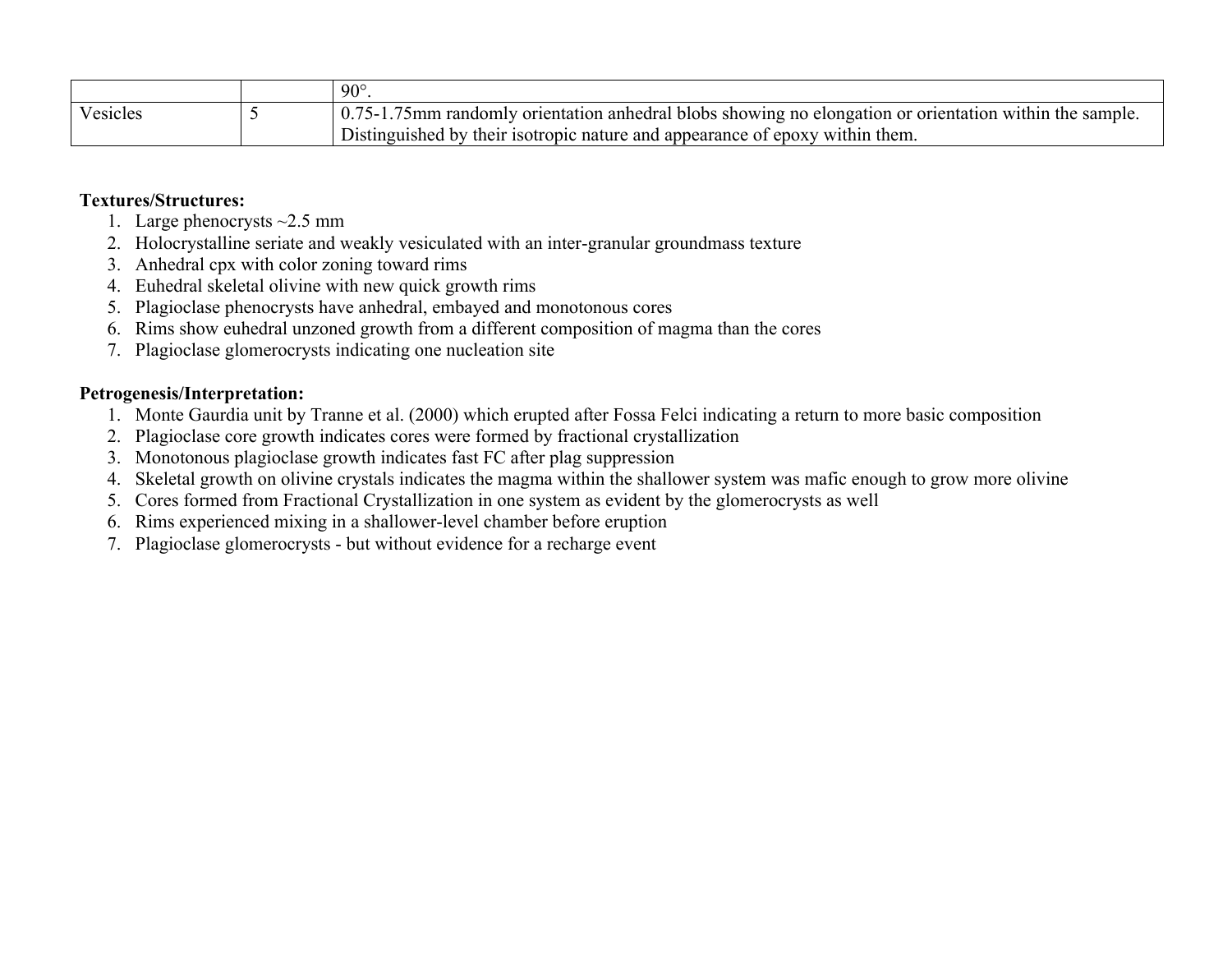#### **Sample#:** FIL 10-3 **Rock Name:** Hornblende 2-px Andesite **Hand-specimen description:** Porphyritic, fine-grained light grey groundmass with phenocrysts of anhedral plagioclase (~1-2mm), euhedral hornblende (1-5 mm).

**Mineral/feature** Modal% Size, morphology, distinguishing optical properties Plagioclase 1 30 0.125-2.5mm appears to contain two crystal populations 1) Larger euhedral to subhedral complexly zoned and annealed together grains. Complex oscillatory zoning are present showing a complex range of zoning patterns. 2) Smaller anhedral highly sieved with patchy glass inclusions and bent and broken grains. Lots of broken corners and grains with entire cores gone, patchy brown glass in cores, anhedral dusty resorbtion near rims occurs followed by equilibrium and euhedral growth. Fe-staining in some plag. Distinguished by polysynthetic twining, low positive relief and first order white interference color, compositional zoning and 2 cleavage planes at  $\sim 90^\circ$ . Large bent and broken grains and occur within glomerocrysts with cpx, hbl, and glass and are rounded (3.5) mm). Clinopyroxene 3 0.25-1.25mm subhedral to anhedral rounded grains of low integrity that occur as both small crystals within groundmass, and as glomerocrysts with each other (up to 2mm), plagioclase, and Fe-Ti oxides. Less than any other sample and occurs mostly in glomerocrysts. Distinguished by its lack of pleochroism, higher interference colors  $(2<sup>nd</sup>-3<sup>rd</sup>$  order), sweeping inclined extinction, simple twining and high relief. Fe-Ti oxides  $10 \t 10 \t 0.05-0.25$ mm euhedral to anhedral grains. Occurs within glomerocrysts and as inclusions within other mineral rims. Distinguished because of their opaque characteristic. Biotite  $\vert$  Trace  $\vert$  ~0.3mm. Euhedral elongate sheafs. Very hard to find within sample. Strong reaction rims. Some sheafs completely opaque. Distinguished by its strong brown to green pleochroism, perfect cleavage {001}, moderate to high relief, and birds-eye extinction. Orthopyroxene 7 0.35-0.1 mm euhedral square shaped, subhedral elongate laths to anhedral rounded. Reaction rims of Fe-Ti oxides are present. Distinguished by its faint pink to green pleochroism, first order yellow interference color, and parallel extinction. Hornblende 10 0.05-2.5 mm subhedral to mostly euhedral rounded to elongate grains. Way more hornblende than any other sample. Occurs in glomerocrysts with plagioclase and cpx up to 5mm. Plag inclusions in cores, much larger than plag phenocrysts. Resorbtion textures present including holes in cores filled with glass and reaction rims of Fe-Ti oxides/pyroxene.. Distinguished by brown to green pleochroism, typical amphibole shape and good cleavage  $(60^{\circ}-120^{\circ})$ , simple twinning, and high  $(2^{\text{nd}} \text{ order})$  birefringence. Groundmass 140 Hypocrystaline glassy, with tiny euhedral and swallowtail plag laths, oxides, and opx grains Orthopyroxene 10 0.03-0.3mm euhedral elongate laths and glomerocrysts. Reaction rims of Fe-Ti oxides are present. Distinguished by its faint pink to green pleochroism, first order yellow interference color, and parallel extinction.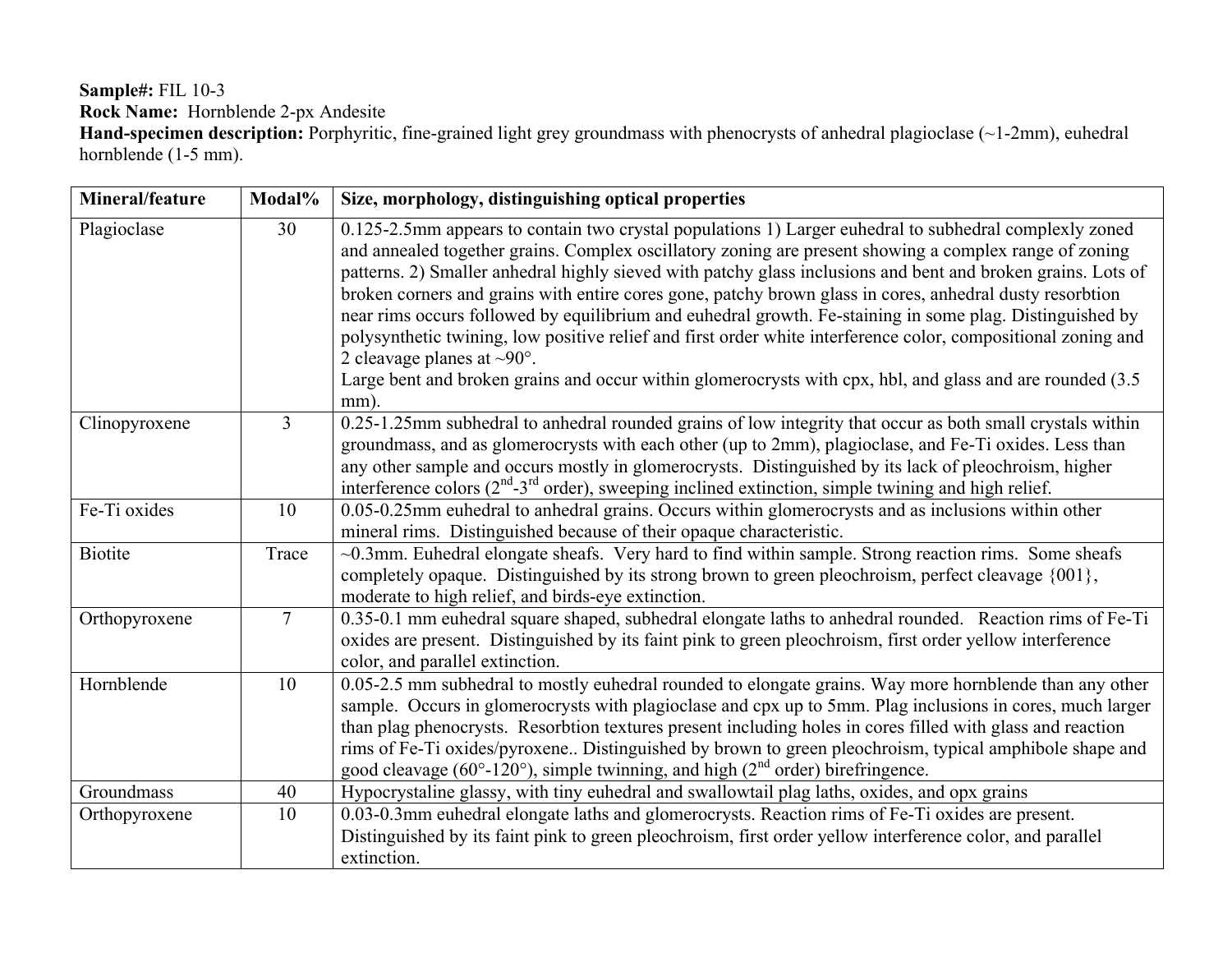| Glass        | 50    | Grey to brownish green glass; gray to brownish green in XP; glass inclusions in cores of most phenocrysts.      |
|--------------|-------|-----------------------------------------------------------------------------------------------------------------|
|              |       | Occurs in most microphenocrysts. Distinguished because of their isotropic nature.                               |
| Plagioclase  |       | 0.05-0.2mm euhedral elongate crystals. Mostly white (no zoning); tiny-needle like microlites in glass;          |
|              |       | swallowtail and elongate grains present. Distinguished by polysynthetic twining, low positive relief and first  |
|              |       | order white interference color, compositional zoning and 2 cleavage planes at $\sim 90^{\circ}$ .               |
| Fe-Ti oxides |       | $\sim 0.01$ mm fine grained anhedral granular grains. Filling in spaces between pyroxene, plag and glass.       |
|              |       | Distinguished because of their opaque characteristic.                                                           |
| Vesicles     | Trace | $\sim$ 0.125 irregularly shaped and orientated blobs. Usually only occur where plag cores have been broken out. |
|              |       | Distinguished because of their isotropic nature and tiny hair-like unidentifiable microlite inclusions.         |

- 1. Swallowtail plag microlites within groundmass
- 2. Porphyritic with abundant phenocrysts of hbl and plag and a slightly glassy hypocrystlline groundmass
- 3. Less cpx than seen so far. Occurs only in large glomerocrysts
- 4. Abundant euhedral and broken hornblende which appears larger than plag
- 5. Very little biotite
- 6. Large amount of oxides and oxide staining
- 7. Plagioclase phenocrysts show two crystal populations
- 8. Plagioclase has lots of broken corners and grains with entire cores gone, patchy brown glass in cores, anhedral dusty resorbtion near rims occurs followed by equilibrium and euhedral growth.
- 9. Very little vesicles and lots of glass

- 1. Capo Graziano group and Le Punte unit by Tranne et al. (2000) occurred with 10-1 but from a different vent.
- 2. Euhedral glassy plagioclase cores indicate large amounts of dissolution occurred prior to rim-ward growth
- 3. Rims display complex to regular oscillatory zoning indicating that after dissolution occurred, fractional crystallization proceeded.
- 4. Euhedral, opx, hornblende, and small amounts of biotite indicate they grew after the dissolution event that effected plag cores
- 5. Possibly two magmas mixed to form the composition as evident by two groups of plagioclase
- 6. Dissolution rims present on hornblende and biotite indicate dehydration and fast cooling prior to eruption.
- 7. Bent or broken grains indicate possible mixing and gas release- also evident by lack of vesicles.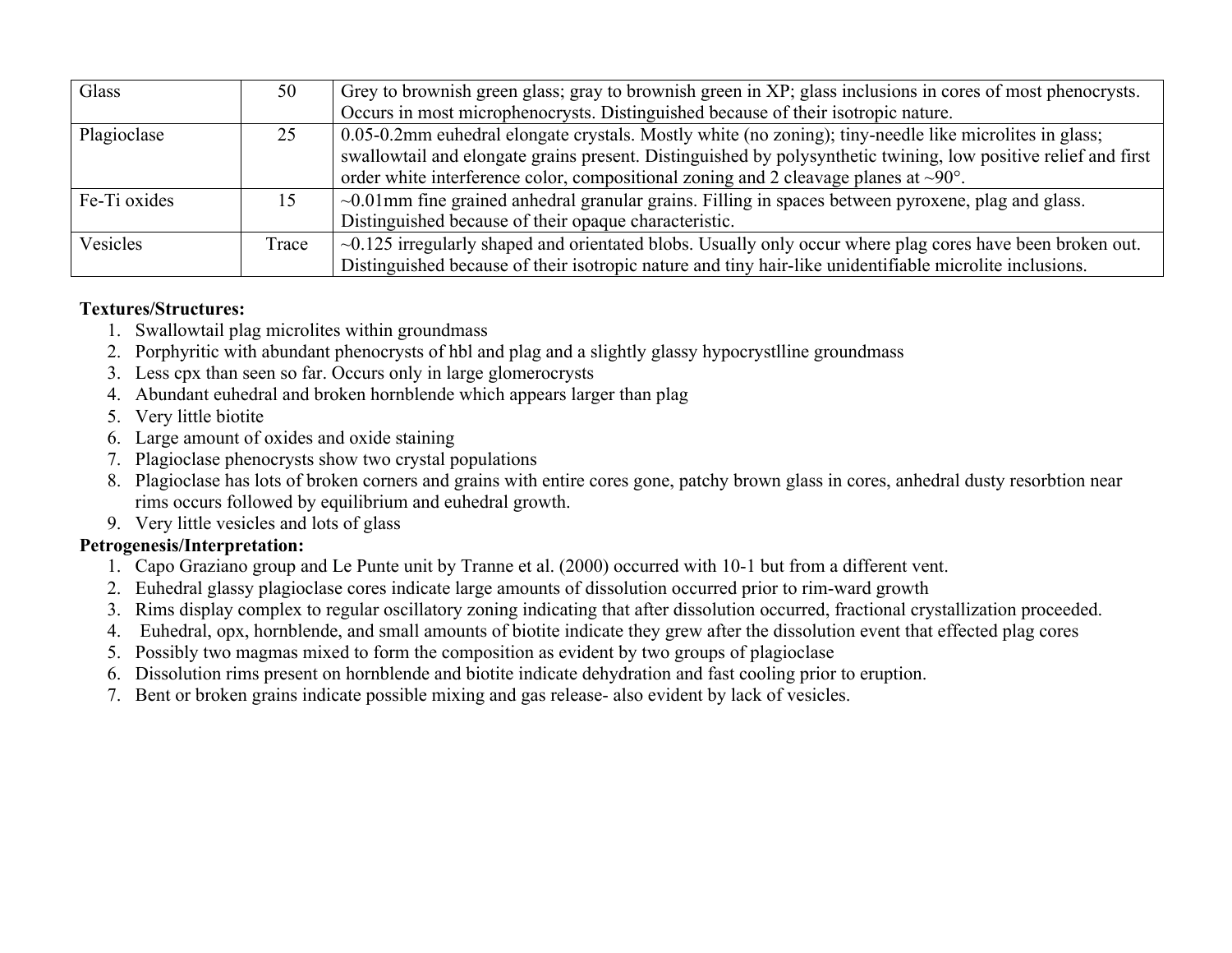**Sample#:** FIL 10-6

**Rock Name:** Hornblende-bearing 2-pyroxene andesite- 58 wt. %

**Hand-specimen description:** Slightly porphyritic and vesiculated fine-grained dark grey groundmass with sparse phenocrysts of anhedral plagioclase, euhedral cpx, and less obvious brown opx ~1mm in size.

| Mineral/feature | Modal% | Size, morphology, distinguishing optical properties                                                                                                                                                                                                                                                                                                                                                                                                                                       |
|-----------------|--------|-------------------------------------------------------------------------------------------------------------------------------------------------------------------------------------------------------------------------------------------------------------------------------------------------------------------------------------------------------------------------------------------------------------------------------------------------------------------------------------------|
| Plagioclase     | 25%    | 0.25-2.75 mm subhedral with clean cores and reaction rims; rounded glomerocrysts with granular plag+cpx;<br>oscillatory zoning common, large mono crystals present; seem to be more concentric rings of resorbtion than<br>other samples; almost all rims show dissolution oxide inclusions and cpx inclusions. Distinguished by<br>polysynthetic twining, low positive relief and first order white interference color, compositional zoning and<br>2 cleavage planes at $\sim 90^\circ$ |
| Clinopyroxene   | $7\%$  | 0.1-0.4mm euhedral stubby prism and elongate rectangular laths, color zoning and twining common, 8-sided<br>basal cross-sections. Reaction rims and Fe-Ti oxide inclusions common. Distinguished by its lack of<br>pleochroism, higher interference colors $(2nd-3rd$ order), sweeping inclined extinction, simple twining and<br>high relief.                                                                                                                                            |
| Orthopyroxene   | 3%     | Anhedral elongate rectangles and blobs (5-20 ticks in 4X); occurs with cpx and plag in glomerocrysts                                                                                                                                                                                                                                                                                                                                                                                      |
| Fe-Ti oxides    | $5\%$  | 0.01-0.10 mm anhedral and euhedral. Distinguished because of their opaque nature.                                                                                                                                                                                                                                                                                                                                                                                                         |
| Hornblende      | $<1\%$ | 0.1-0.2 mm euhedral, good integrity grains with isotropic rings around them. Distinguished by brown to<br>green pleochroism, typical amphibole shape and good cleavage ( $60^{\circ}$ -120°), simple twinning, and high ( $2^{\text{nd}}$<br>order) birefringence.                                                                                                                                                                                                                        |
| Vesicles        | 10%    | 0.25-1 mm irregular shaped and orientated blobs. Distinguished because of their isotropic nature and tiny<br>hair-like unidentifiable microlite inclusions.                                                                                                                                                                                                                                                                                                                               |
| Groundmass      | 50%    | Holocrystalline seriate. Glass+ swallowtail plagioclase+ granular oxides ranging in sizes from phenocrysts<br>to microphenocrysts.                                                                                                                                                                                                                                                                                                                                                        |
| Glass           | 20%    | Lt gray to brown streaks. Distinguished because of their isotropic nature.                                                                                                                                                                                                                                                                                                                                                                                                                |
| Plagioclase     | 40%    | 0.025-0.1mm euhedral, skeletal, swallowtail and quick growth textures, needle-like felted almost looks<br>trachytic. Distinguished by polysynthetic twining, low positive relief and first order white interference color,<br>compositional zoning and 2 cleavage planes at $\sim 90^\circ$                                                                                                                                                                                               |
| Fe-Ti oxides    | 30%    | $\sim 0.005$ mm euhedral to anhedral granular and rounded grains. Distinguished because of their opaque nature.                                                                                                                                                                                                                                                                                                                                                                           |
| Clinopyroxene   | 10%    | 0.025-0.15 mm anhedral rounded to rectangular; color zonation common, Distinguished by its lack of<br>pleochroism, higher interference colors $(2^{nd} - 3^{rd})$ order), sweeping inclined extinction, simple twining, and<br>good cleavage at 90°.                                                                                                                                                                                                                                      |

## **Textures/Structures:**

1. Holocrystalline seriate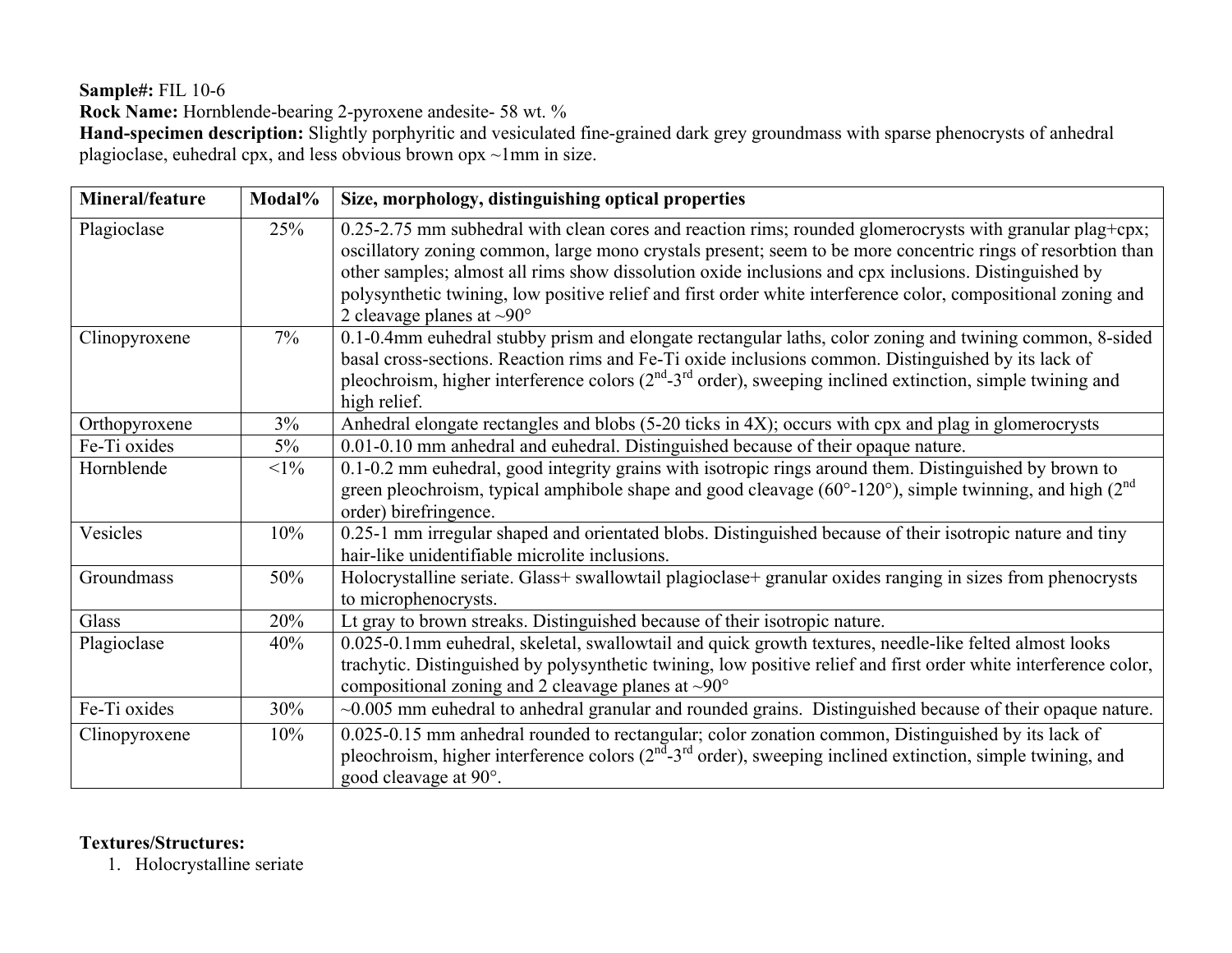- 2. Resorbed opx in groundmass
- 3. Euhedral cpx with reaction rims
- 4. Swallowtail plag microlites in groundmass- quick cooling
- 5. Reaction rims on hornblende- late stage dehydration events
- 6. Anhedral rounded andesitic xenoliths
- 7. Anhedral plagioclase phenocrysts with inclusion rich cores and sieved rims

- 1. Fossa Felici group, last to erupt within the Punta Arinella unit.
- 2. Plagioclase core textures indicate normal kinetically controlled magma conditions were present during formation including fractional crystallization
- 3. Sieved and spongy plagioclase rim-ward textures show dissolution from dynamic processes such as recharge or assimilation
- 4. Resorbed opx and opaque hornblende reaction rims indicates the dissolution was most likely an assimilation event.
- 5. Quick growth swallowtail textures of plagioclase within the groundmass indicate quick nucleation, growth and cooling
- 6. Cores grew in an andesite formed from Fractional Crystallization as evident by the xenoliths
- 7. Later mixing occurred when the system was recharged by an assimilated magma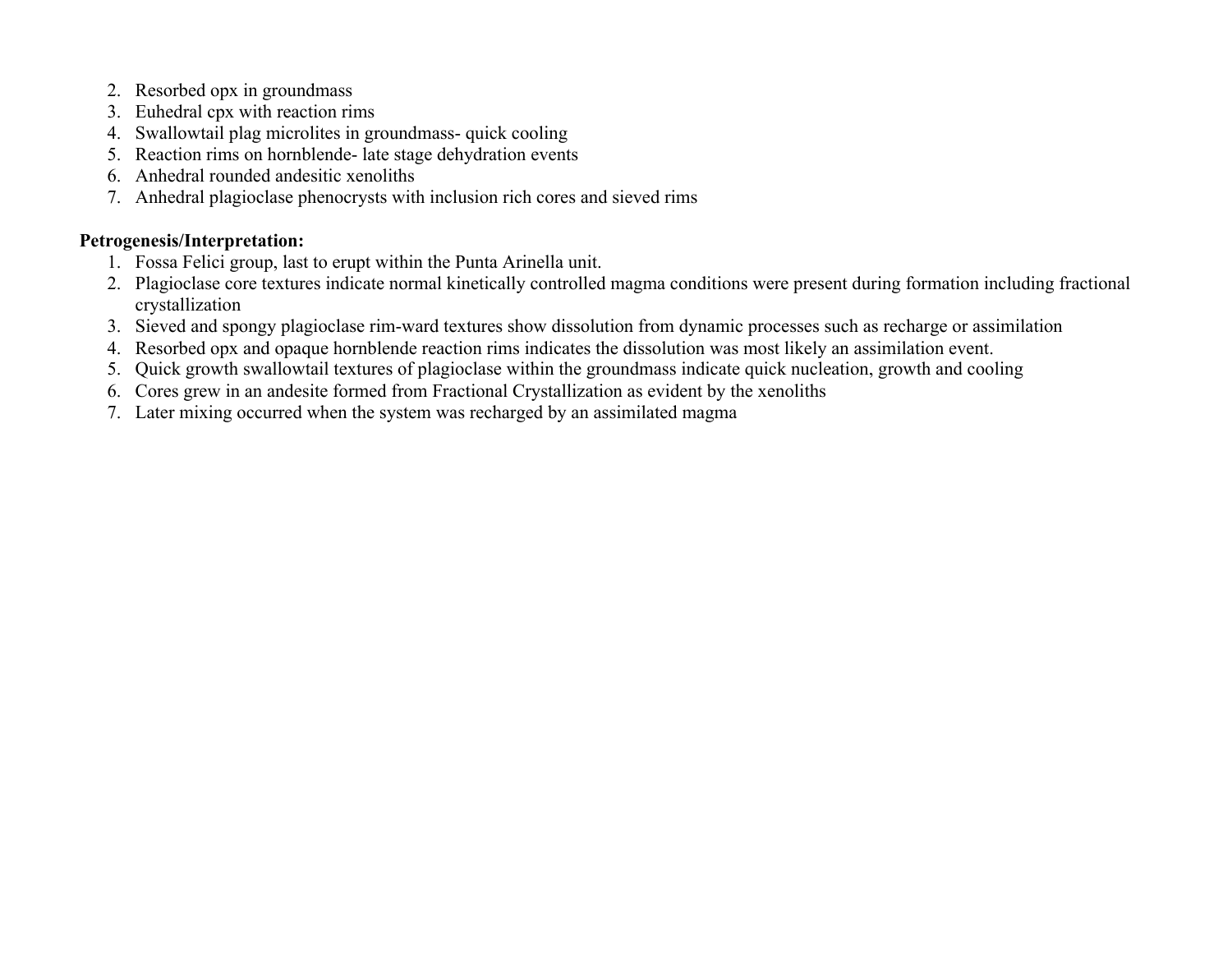**Sample#:** FIL 10-10

**Rock Name:** Biotite-bearing, high-K hornblende 2-px Andesite

**Hand-specimen description:** Slightly porphyritic and weakly vesiculated fine-grained light grey groundmass with sparse phenocrysts of anhedral plagioclase (~1mm), euhedral hornblende (1-2 mm)**,** and less obvious light brown euhedral pyroxene (~2mm).

| Mineral/feature | Modal%          | Size, morphology, distinguishing optical properties                                                                                                                                                                                                                                                                                                                                                                                                                                                                                                                                                             |
|-----------------|-----------------|-----------------------------------------------------------------------------------------------------------------------------------------------------------------------------------------------------------------------------------------------------------------------------------------------------------------------------------------------------------------------------------------------------------------------------------------------------------------------------------------------------------------------------------------------------------------------------------------------------------------|
| Plagioclase     | 20              | 0.25-2mm anhedral to euhedral resorbed grains with brown glass in cores but rims don't show much<br>dissolution. Bent and broken grains occur and glomerocrysts occur with cpx and are rounded (0.5-2.5mm).<br>Grains present in the glomerocrysts are grouped and have irregular contacts between them, although mostly<br>single grains occur. Complex oscillatory zoning are present showing a complex range of zoning patterns.<br>Distinguished by polysynthetic twining, low positive relief and first order white interference color,<br>compositional zoning and 2 cleavage planes at $\sim 90^\circ$ . |
| Clinopyroxene   | 5               | 0.25-1.25mm euhedral to subhedral grains elongate grains of high integrity that occur as both small crystals<br>within groundmass, single grains phenocrysts and as glomocrysts with plagioclase. Color zoning and<br>reaction rims of Fe-Ti oxides, as well as tiny sweeping hairs on the reaction rims of biotite, hornblende and<br>olivine. Distinguished by its lack of pleochroism, higher interference colors $(2nd-3rd$ order), sweeping<br>inclined extinction, simple twining and high relief.                                                                                                        |
| Fe-Ti oxides    | $7\overline{ }$ | 0.05-0.25mm euhedral to anhedral grains. Occurs within glomocrysts and as inclusions within other mineral<br>rims. Distinguished because of their opaque characteristic.                                                                                                                                                                                                                                                                                                                                                                                                                                        |
| <b>Biotite</b>  |                 | 0.25-0.5mm euhedral to subhedral, high integrity, elongate sheafs that often have reaction rims that include<br>pyroxene and Fe-Ti oxides. Distinguished by its strong brown to green pleochroism, perfect cleavage<br>{001}, moderate to high relief, and birds-eye extinction.                                                                                                                                                                                                                                                                                                                                |
| Orthopyroxene   | $\overline{3}$  | 0.03-0.3mm euhedral elongate laths and glomerocrysts. Reaction rims of Fe-Ti oxides are present.<br>Distinguished by its faint pink to green pleochroism, first order yellow interference color, and parallel<br>extinction.                                                                                                                                                                                                                                                                                                                                                                                    |
| Hornblende      | $\overline{3}$  | 0.25-1mm subhedral to euhedral rounded to elongate grains. Resorbtion textures present including holes in<br>cores filled with glass and reaction rims of Fe-Ti oxides/pyroxene. Occurs in glomerocrysts with<br>plagioclase. Distinguished by brown to green pleochroism, typical amphibole shape and good cleavage (60°-<br>120 $^{\circ}$ ), simple twinning, and high ( $2^{\text{nd}}$ order) birefringence.                                                                                                                                                                                               |
| Groundmass      | 61              | Holocrystlline glassy, with tiny euhedral and swallowtail plag laths, oxides, and a few small $\text{cpx} + \text{opx}$<br>grains                                                                                                                                                                                                                                                                                                                                                                                                                                                                               |
| Orthopyroxene   | 10              | 0.03-0.3mm euhedral elongate laths and glomerocrysts. Reaction rims of Fe-Ti oxides are present.<br>Distinguished by its faint pink to green pleochroism, first order yellow interference color, and parallel<br>extinction.                                                                                                                                                                                                                                                                                                                                                                                    |
| Glass           | 50              | Clear glass; gray in XP; glass inclusions in cores of most phenocrysts. Occurs in most microphenocrysts.<br>Distinguished because of their isotropic nature.                                                                                                                                                                                                                                                                                                                                                                                                                                                    |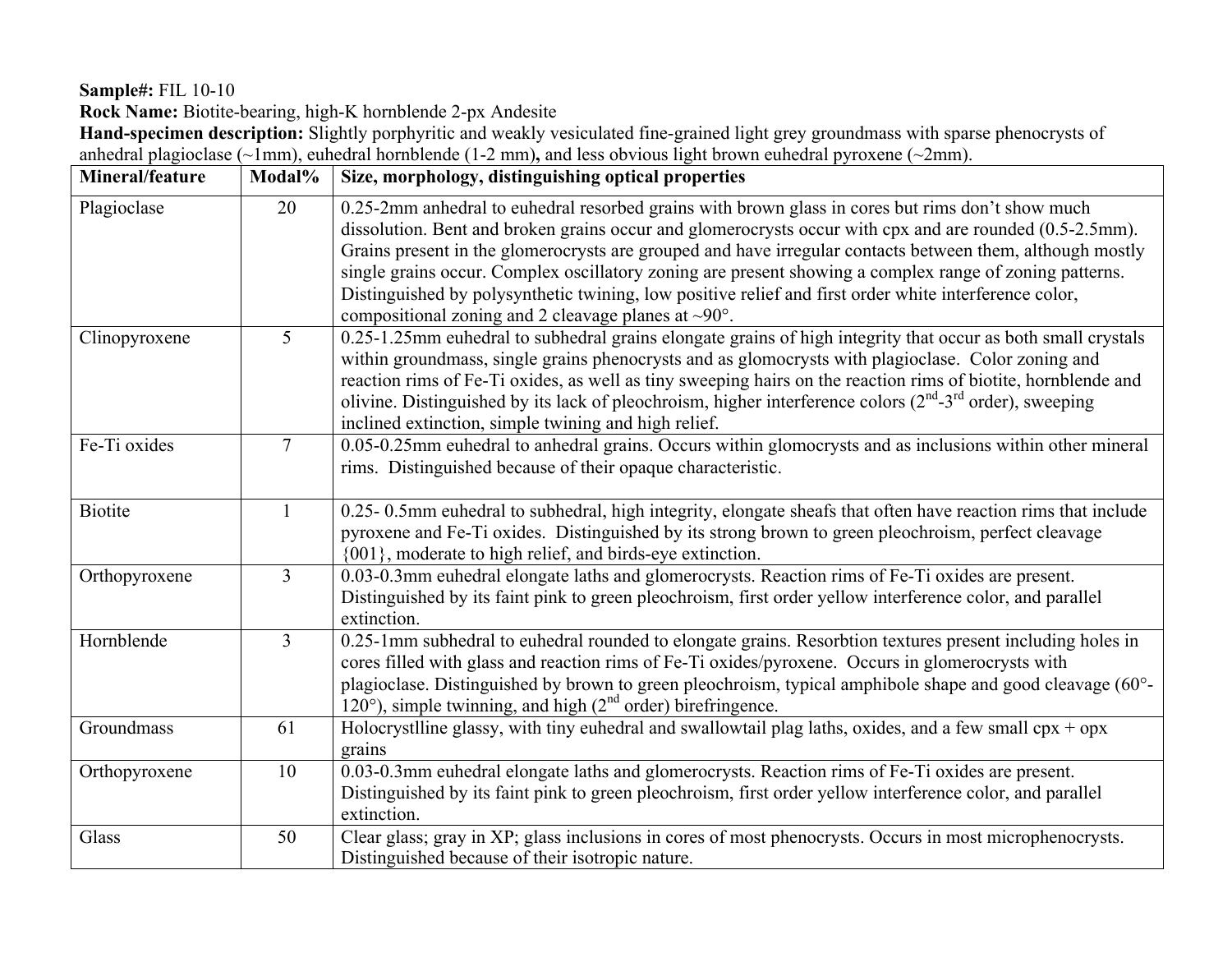| Plagioclase  | 30    | 0.05-0.2mm Lots of broken pieces; mostly white (no zoning); tiny-needle like microlites in glass;              |
|--------------|-------|----------------------------------------------------------------------------------------------------------------|
|              |       | swallowtail and elongate grains present. Distinguished by polysynthetic twining, low positive relief and first |
|              |       | order white interference color, compositional zoning and 2 cleavage planes at $\sim 90^{\circ}$ .              |
| Fe-Ti oxides |       | $\sim 0.01$ mm fine grained annideral granular grains. Filling in spaces between pyroxene, plag and glass.     |
|              |       | Distinguished because of their opaque characteristic.                                                          |
| Hornblende   | Trace | 0.25-0.75mm rounded grains and granular moldy-like appearance. Reaction rims of Fe-Ti oxides/pyroxene          |
|              |       | are present. Distinguished by brown to green pleochroism, typical amphibole shape and good cleavage            |
|              |       | $(60^{\circ} - 120^{\circ})$ , simple twinning, and high $(2^{nd}$ order) birefringence.                       |
| Vesicles     |       | 0.125-1mm irregularly shaped and orientated blobs. Distinguished because of their isotropic nature and tiny    |
|              |       | hair-like unidentifiable microlite inclusions.                                                                 |

- 1. Swallowtail plag microlites within groundmass
- 2. Slightly porphyritic with least phenocrysts and a very glassy holocrystalline groundmass
- 3. Holocrystalline seriate and weakly vesiculated with an inter-granular groundmass texture
- 4. Euhedral cpx and opx with zoned/resorbed rims
- 5. Hornblende and biotite with resorbtion rims of oxides and pyroxenes
- 6. Large amount of oxides
- 7. Plagioclase phenocrysts- euhedral highly sieved/ glassy cores and intermediates
- 8. Plagioclase rims show normal or oscillatory zoning
- 9. Plagioclase phenocrysts show bent and broken grains

- 1. Cycle III, Group 5 Monte Montagnola- (after 10-15 according to Santo) (last erupted according to Tranne) most evolved composition
- 2. Euhedral glassy plag cores indicate large amounts of dissolution occurred prior to rim-ward growth
- 3. Rims display complex to regular oscillatory zoning indicating that after dissolution occurred, fractional crystallization proceeded
- 4. Euhedral cpx, opx, hornblende, and biotite indicate they grew after the dissolution event that effected plag cores
- 5. Dissolution rims present on hornblende and biotite indicate dehydration and fast cooling prior to eruption.
- 6. Cores were heavily resorbed from recharge or assimilation
- 7. Rims were formed from Fractional Crystallization associated with rapid decompression of water-saturated magma during assent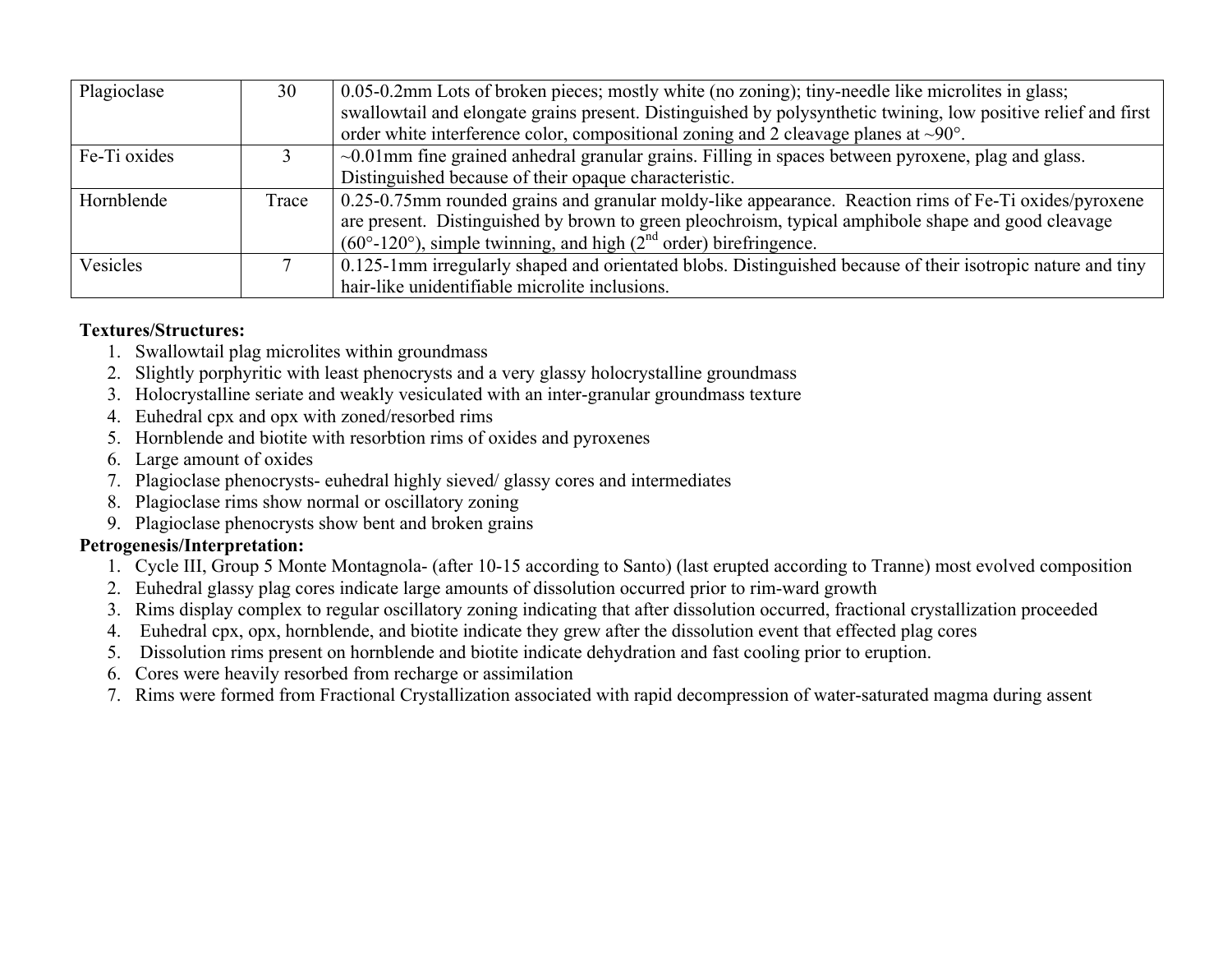## **Sample#: Fil 10-13**

**Rock Name:** Cpx-olivine basalt/basaltic andesite

**Hand-specimen description:** Highly porphyritic and weakly vesiculated fine-grained dark grey groundmass with abundant fresh phenocrysts of anhedral plagioclase (2-3mm), euhedral-subhedral cpx (~1 mm)**,** and anhedral olivine with iddingsite rims (~3mm).

| Mineral/feature | Modal%         | Size, morphology, distinguishing optical properties                                                                                                                                                                                                                                                                                                                           |
|-----------------|----------------|-------------------------------------------------------------------------------------------------------------------------------------------------------------------------------------------------------------------------------------------------------------------------------------------------------------------------------------------------------------------------------|
| Plagioclase     | 25             | Large grains subhedral smaller grains euhedral. Much more stable. Resorbed core and rim, cpx inclusions in<br>core oxide inclusions near rims, lack of complete resorbtion as compared to 10-6- lot more normal zoning<br>patterns/twining. Patchy cores present. Odd blue monotonous zoning, evidence for broken crystals.<br>Glomerocrysts with cpx. Overall resorbed rims. |
| Clinopyroxene   | 15             | Mostly anhedral low integrity grains. Fe-Ti oxide inclusions. Occurs in glomerocrysts with other cpx and<br>plag. Color zoning present, twins.                                                                                                                                                                                                                                |
| Fe-Ti oxides    | 3              | 0.075-0.25 mm mostly euhedral to subhedral clumps and single grains. Occur as olivine and cpx inclusions.<br>Grains within groundmass are often associated with oxide staining. Distinguished because of their opaque<br>nature.                                                                                                                                              |
| Olivine         | $\overline{7}$ | Anhedral resorbed. Heavy reaction rims of iddingsite. Look unhappy                                                                                                                                                                                                                                                                                                            |
| Groundmass      | 50             | Glass, plagioclase, Fe-Ti oxides, lack of vesicles                                                                                                                                                                                                                                                                                                                            |
| Glass           | 20             | Still have a little grey glass                                                                                                                                                                                                                                                                                                                                                |
| Plagioclase     | 30             | 0.025-0.1mm euhedral plag laths. Looks pretty stable-lack of swallowtail and needle-like grains.                                                                                                                                                                                                                                                                              |
| Clinopyroxene   | $\tau$         | Mostly anhedral low integrity grains. Fe-ti oxide inclusions. Occurs in glomerocrysts with other cpx and<br>plag. Color zoning present, twins.                                                                                                                                                                                                                                |
| Olivine         | 3              | Anhedral resorbed. Heavy reaction rims of iddingsite. Looks unhappy                                                                                                                                                                                                                                                                                                           |
| Fe-Ti oxides    | 30             | $\sim 0.0125$ mm euhedral to anhedral granular grains and oxide staining. Distinguished because of their opaque<br>nature.                                                                                                                                                                                                                                                    |
| Vesicles        | 10             | 0.75-1.75mm randomly orientation anhedral blobs showing no elongation or orientation within the sample.<br>Distinguished by their isotropic nature and appearance of epoxy within them.                                                                                                                                                                                       |

#### **Textures/Structures:**

- 1. Plagioclase shows a lack of complete resorbtion, more twining, patchy cores, and monotonous zoning.
- 2. Evidence for broken plagioclase crystals
- 3. Cpx inclusions occur within plag cores and overall low integrity and anhedral shapes.
- 4. Olivine appears in disequilibrium
- 5. Lots of vesicles and glass present within groundmass

- 1. First member erupted of the Fossa Felici group in the Punta Arinella unit.
- 2. Cpx within plag cores indicate cpx came on the liquidus priors to plag
- 3. Monotonously zoned plag indicate plag suppression occurred until after cpx growth and then FC occurred very quickly
- 4. High amount of glass and vesicles indicate a water-rich environment in which the plag grew